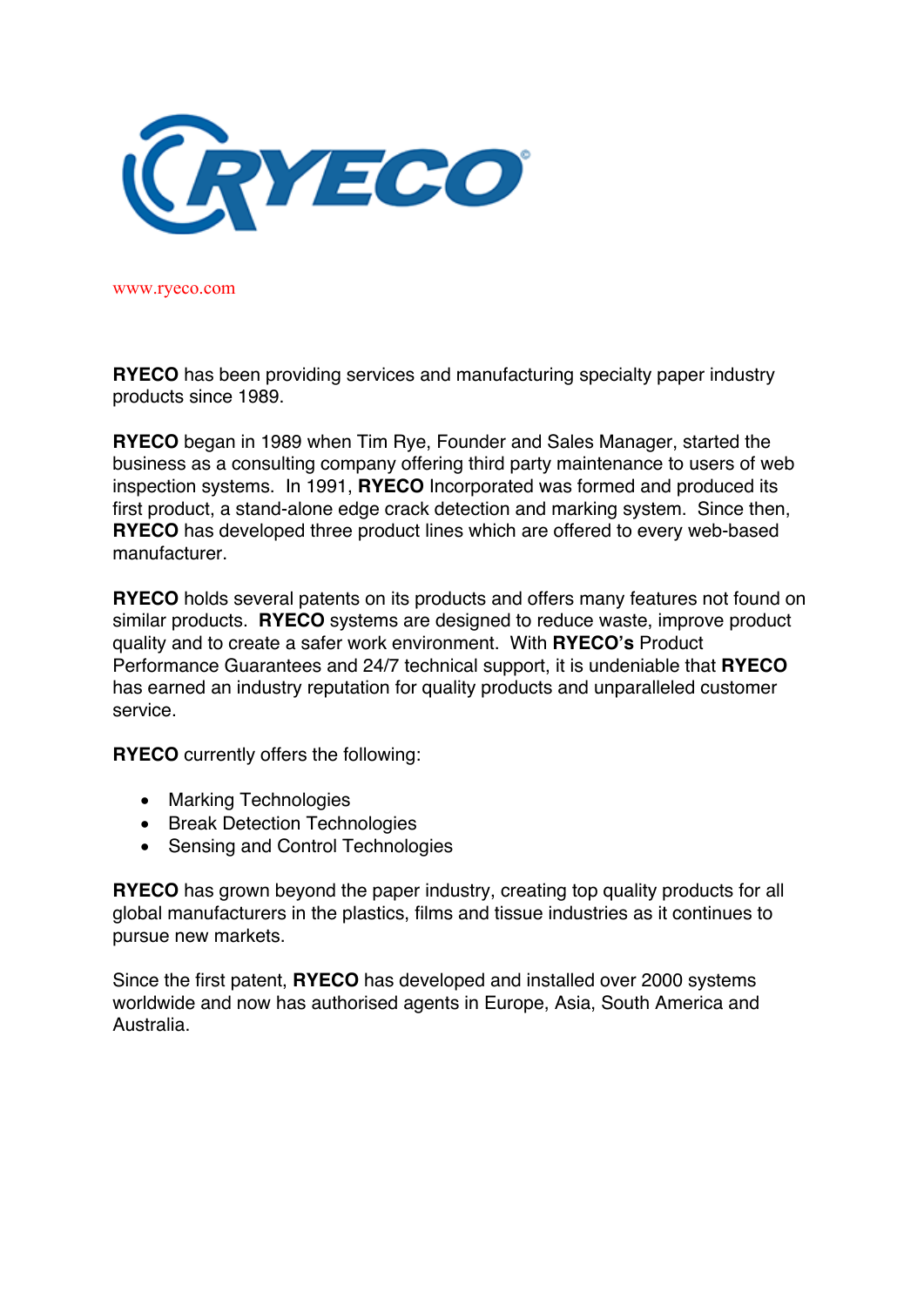# **EDGE CRACK DETECTION**



Cracks along the edges of a moving web can cause lengthy downtime on subsequent processes such as a coater, re-winder or re-reeler in a paper mill. An edge crack or fold-over can hangup on a slitter knife causing a blow-up which results in time consuming, costly clean-ups. When the location of every edge crack in a jumbo roll of paper is known then corrective actions can be taken by downstream operators to prevent the blow-up. Knowing when cracks are occurring on the paper machine can also provide machine operator with valuable information that will help them eliminate the source of the cracks. A **RYECO** Edge Crack Detection System will eliminate all downtime in a paper line caused by edge cracks.

# **The Ryeco Edge Crack Detection:**

- Will provide information to eliminate edge cracks at their source.
- Can reduce paper machine and winder downtime due to undetected edge cracks.
- Allows you to immediately address edge cracks that are forming instead of waiting for a winder backlog.
- When used with a **RYECO** Marking System can mark front and back cracks different colours.
- Can see separated and non-separated edge cracks.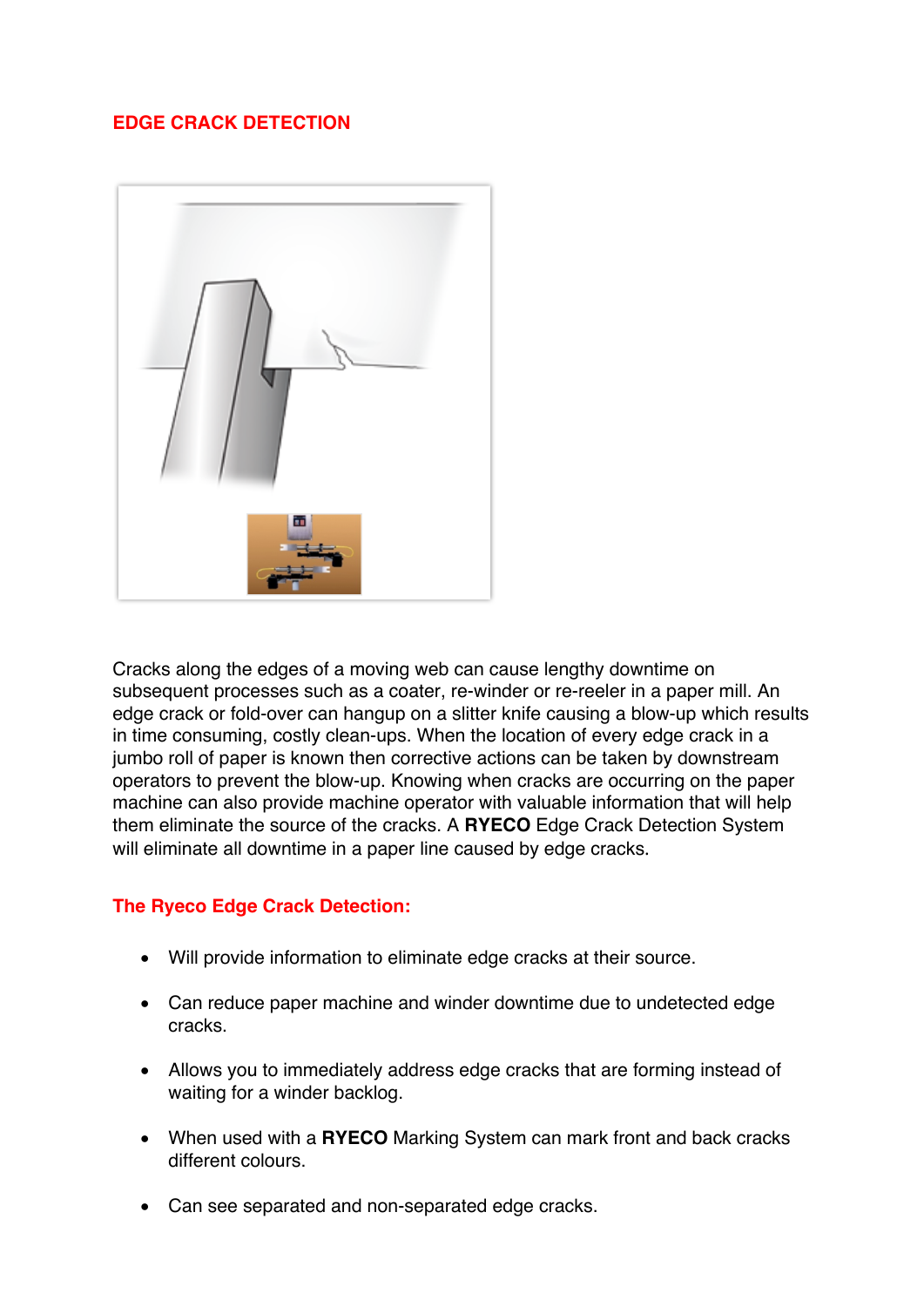- Provides a sensor response time of 50 microseconds for small crack detection at high speeds.
- Automatic edge tracking and sheet break retraction are standard.
- Sensors can be placed at the midpoint of the machine to narrow down the source of cracks.

# Applications**:**

- Paper
- Packaging
- Tissue
- Converting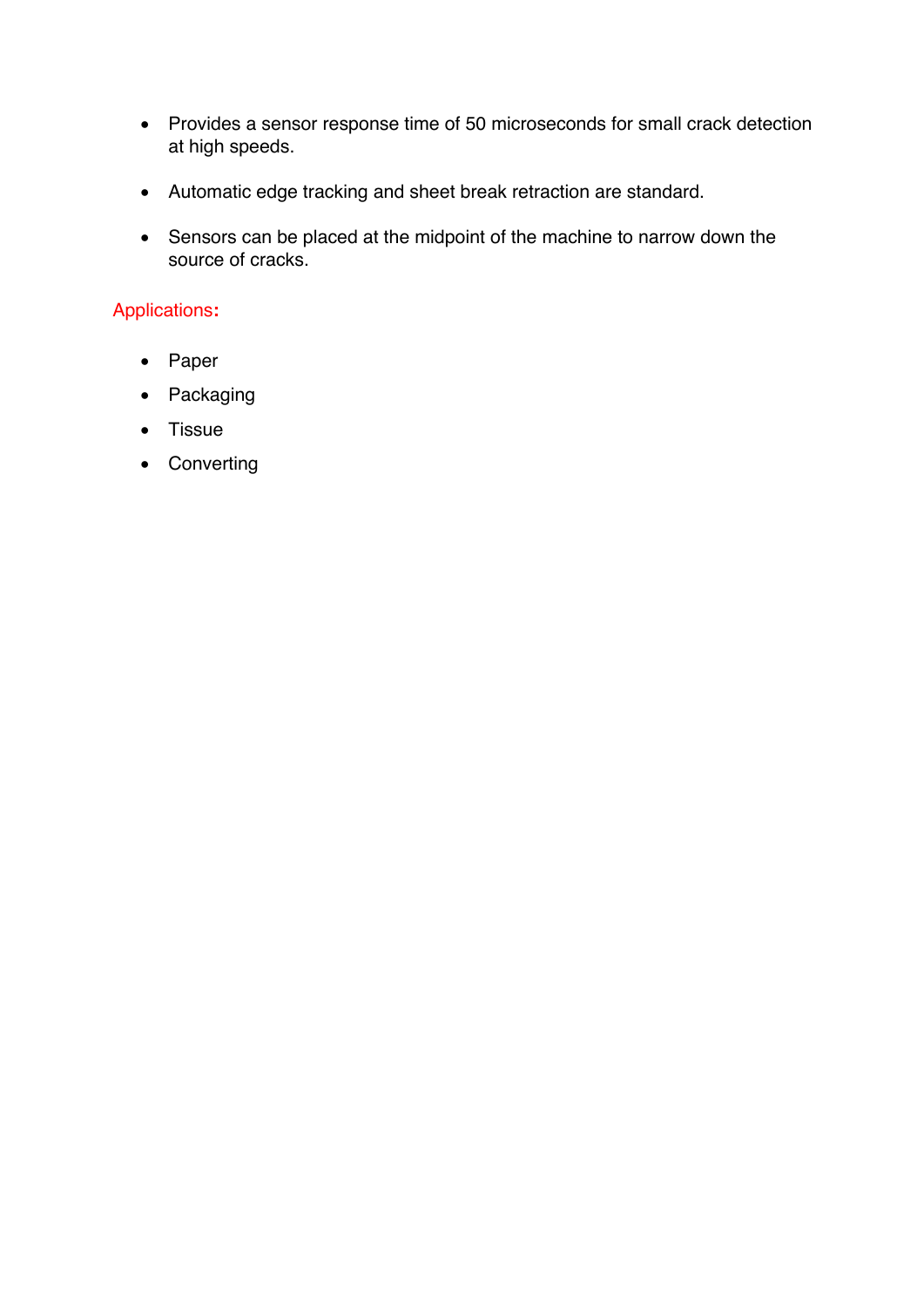# **EDGE MARKING SYSTEMS**



An undetected break, crack or defect in a roll of paper, tissue or any continuous web product will cause major problems in downstream processes. It is necessary to mark so downstream operations can take proper corrective actions. The practice of hand marking is unreliable and unsafe. **RYECO's** Marking Systems offer a safe and reliable method to mark web breaks automatically.

# **The Ryeco Edge Marking System:**

- Sprays up to 3 colours of defect marks on any web material at any speed.
- Marks can be continuous or pulsed for the length of the defect or as short as 0.5 milliseconds.
- Marks can be visible to the human eye or detected with a Mark Detection System.
- Marks can be invisible and only detectable with a Mark Detection System.
- Mark defects automatically from a Web Inspection System or with process control equipment.
- Operators can manually mark defects via the system's control cabinet, as they occur.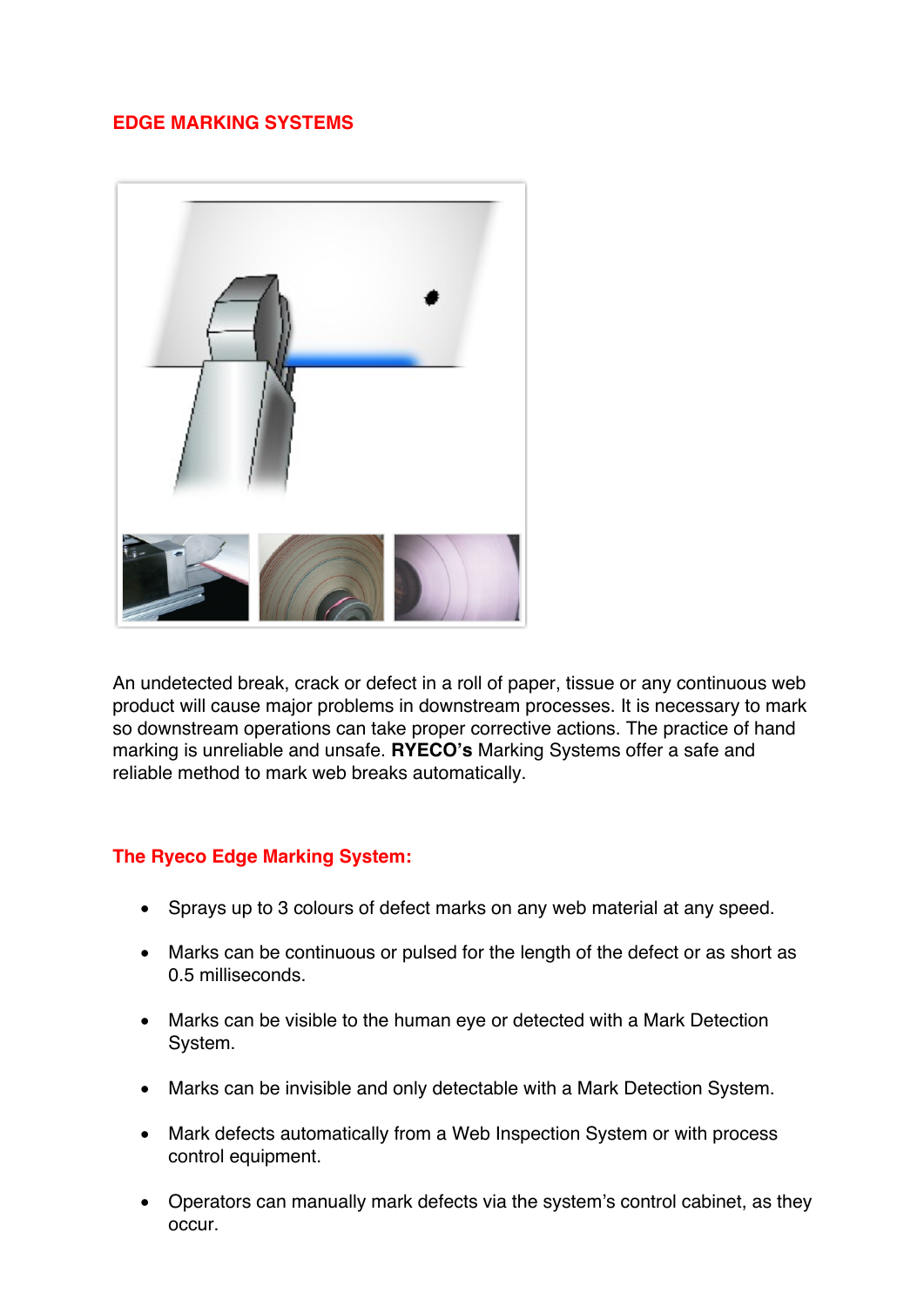# **Applications:**

## *Defect Marking*

The system places marks on a web at a position relative to a defect or process upset.

## *Code Marking*

The system encodes values onto a moving web.

## *Break Marking*

The system places a mark on the web after a sheet break is restored.

## *End of Roll Marking*

The system places a mark on a roll to indicate that the end of the roll is approaching downstream operators and users.

## *Registration Marking*

The system places marks on a web at precise distance intervals to be used as a registration mark for downstream processes.

#### *Stripe Marking*

The system places continuous or dashed stripes on a web to indicate web orientation or product type.

## *Sheet Count Marking*

The system counts sheets as they are stacked and places a mark at a specified number of sheets.

## *Distortion Monitoring*

This system is used to track instantaneous stretch and shrinkage in a flexible web.

## *Converting Management:*

*Length and Position Control* Identify your current position consistently.

*Auto-Stop on Defects* Eliminate wasted time searching and improve quality.

#### *End of Roll Auto-Stopping*

Never run-off or leave good product on the core.

*Waste Tracking* Track ALL waste or scrap down to the inch (25mm).

*Set-Length Control* Control the precise length of all daughter rolls.

*Stretch and Shrink Monitoring* Identify real-time distortion of flexible webs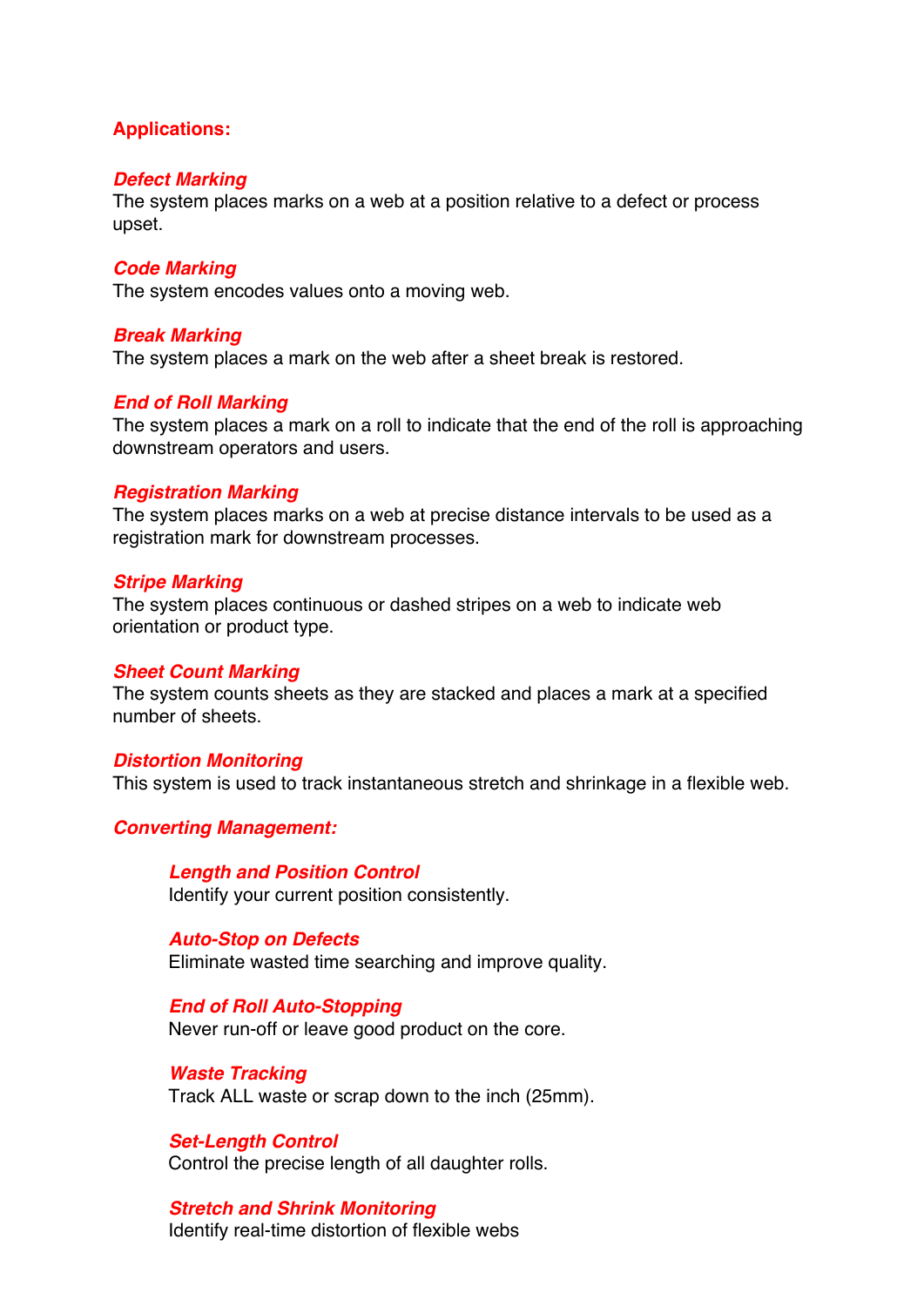# **SHEET BREAK DETECTION**



The ONE-9010 is a high intensity white LED sensor that memorises and calibrates to the colour of the web. The ONE-9010 utilises proprietary technology that simultaneously measures colour, contrast and texture of the moving web.

The ONE-9010 detects breaks at distances of up to 15ft. Longer mounting distances help keep sensors out of the way and unaffected by collateral damage from the web path. This is the ONE sensor for all locations and applications on your machine.

The Smart-Box is equipped with a smart controller that allows one-touch calibration, temperature monitoring, and break recording. Paired with the ONE-9010 the Smart-Box logs performance data charts every second of every day to know exactly how your system is performing. The HMI Touchscreen provides quick access for sensor calibration and performance monitoring.

# **Applications**

- Open Draw
- Sheet on Cylinder
- Sheet on Felt